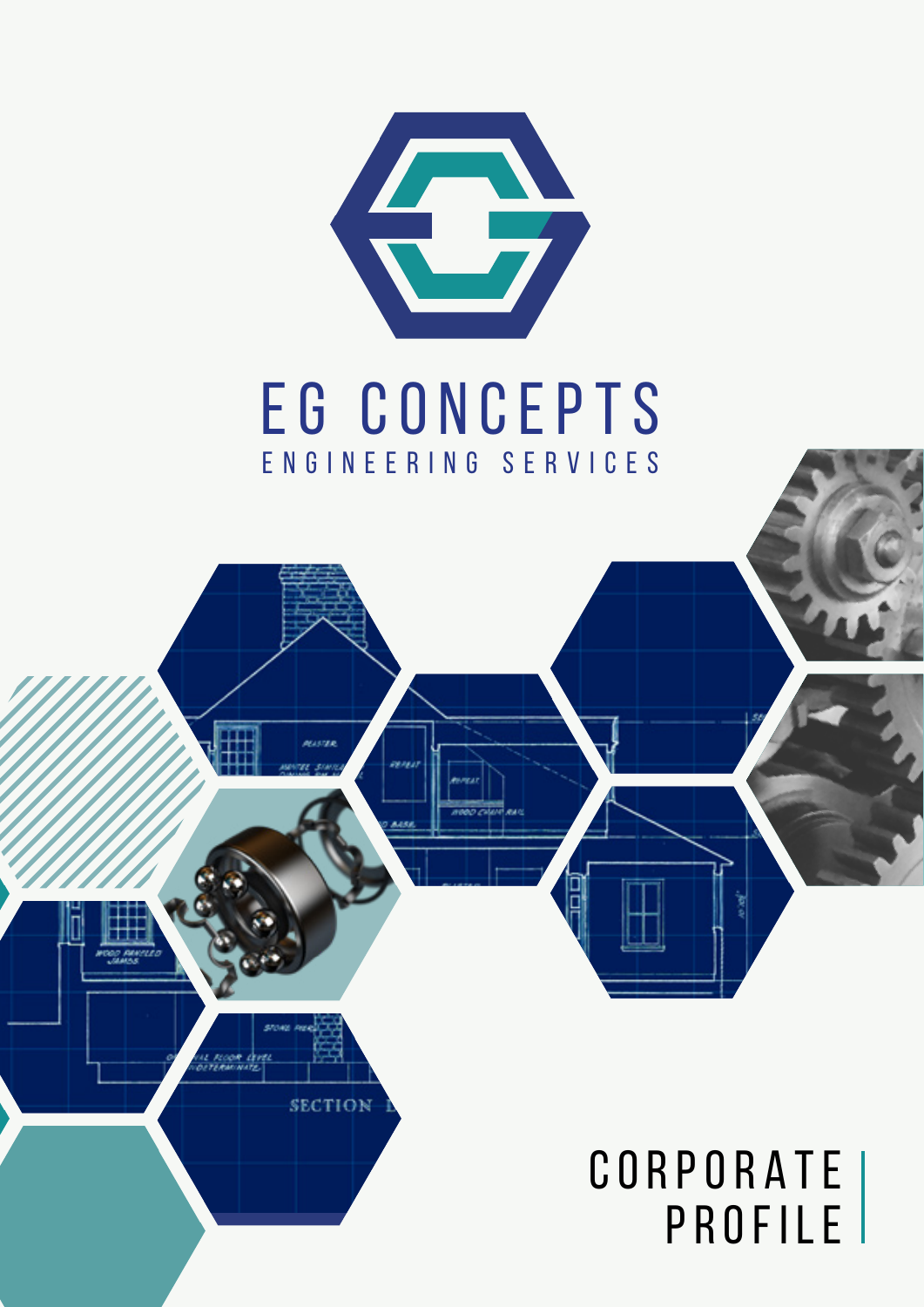

We lever our collaborative expertise to provide effective engineering services that are readily available to private and public sector clients.

#### **ABOUT US**

EG Concepts (Pty) Ltd was established in 2018. The company is based in the Western Cape, South Africa, and is a BBBEE Level 1 contributor. We are a versatile mechanical engineering concern who promises to lever collaborative expertise to provide effective engineering services that are readily available to private and public sector clients.

At the company's inception, the founder decided to include his initials, EG, in the company's name as a symbol of the pride he fosters in all projects undertaken and the confidence he has in the services offered. The standard of excellence he set at the start has been integrated into the company's core values.

#### **OUR VISION**

Driven by our desire to be the preferred technical partner, we deliver innovative engineering solutions to holistically benefit our clients' operations in the global market.

#### **OUR MISSION**

We are committed to offer competitive and effective engineering services with our qualified, diligent, and dedicated professionals.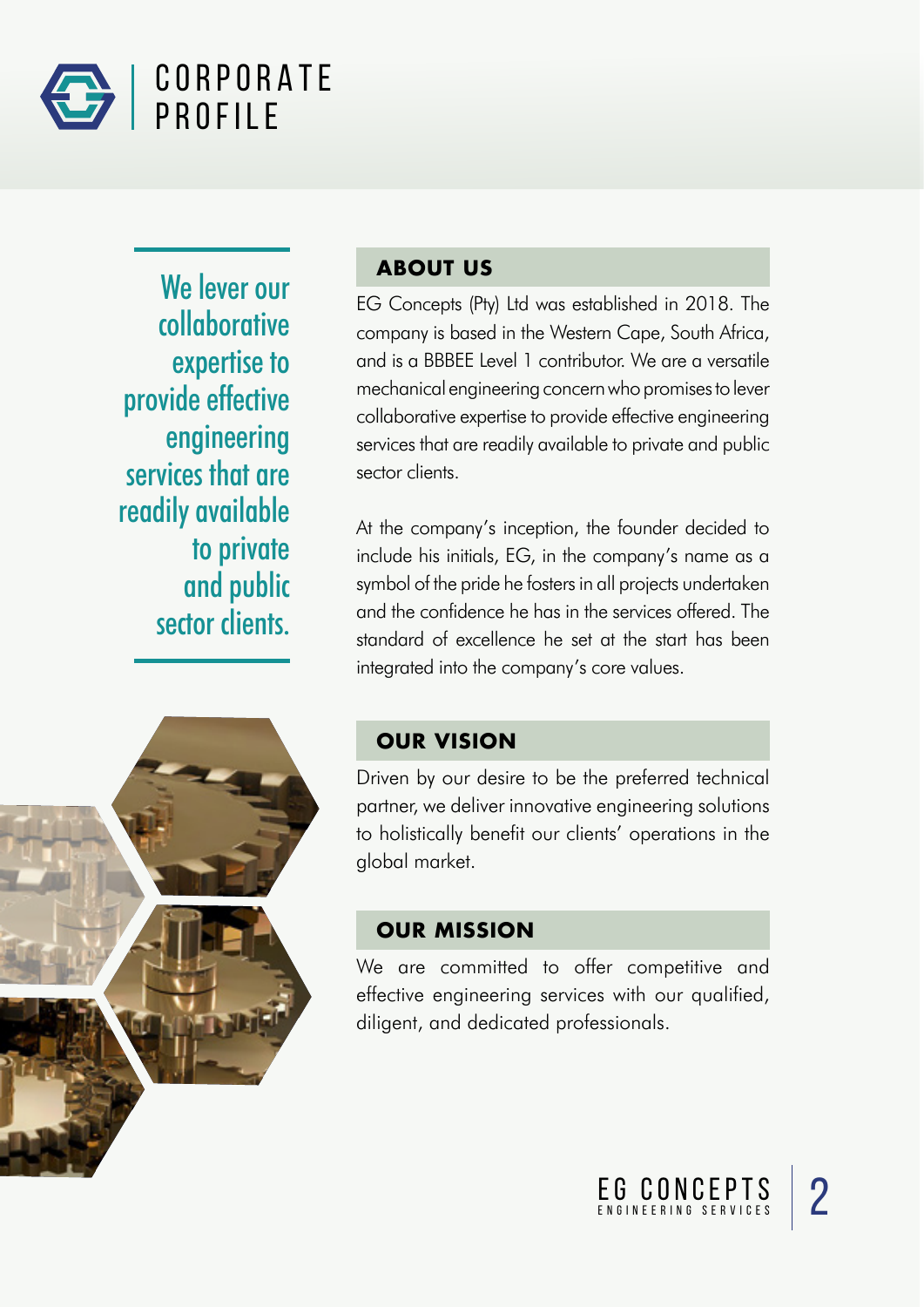

#### **WHAT WE DO**

In order to produce the world-class engineering solutions our clientèle have become accustomed to—on time and within budget—we rely heavily on the knowledge and experience we've gained through the years in both Nuclear and Conventional Engineering environments. We also benchmark our performance against local and international concerns to ensure that we stay abreast of best practice techniques.

Our experience in this industry has allowed us to develop systematic work processes that aid us in creating practical and logical solutions and result in seamless project execution.



Many businesses have fallen behind industry progression resulting in frequent equipment failures and revenue loss. The implementation of Reliability Centered Maintenance (RCM) is thus one of our most requested solutions to remedy this shortcoming. RCM is a tried and tested process that, among many other advantages, prevents unplanned equipment failures. EG Concepts examines organizational processes and deficiencies and applies the correct RCM principles to achieve a higher standard of operation in the following areas:

- Safety and efficiency
- Equipment availability, reliability, health, and performance
- Mean time between failures/maintenance
- Production and revenue stability
- Maintenance schedules and budgets
- Identification of critical components and single point vulnerabilities
- Equipment classification and assignment of appropriate maintenance tasks
- Awareness and mitigation against risk exposure
- Condition monitoring, non-destructive examination, and continuous improvement

The host of services we offer allow our clients to compete with international industry leaders. If this is your goal for your business, contact us today to find out how we could achieve this.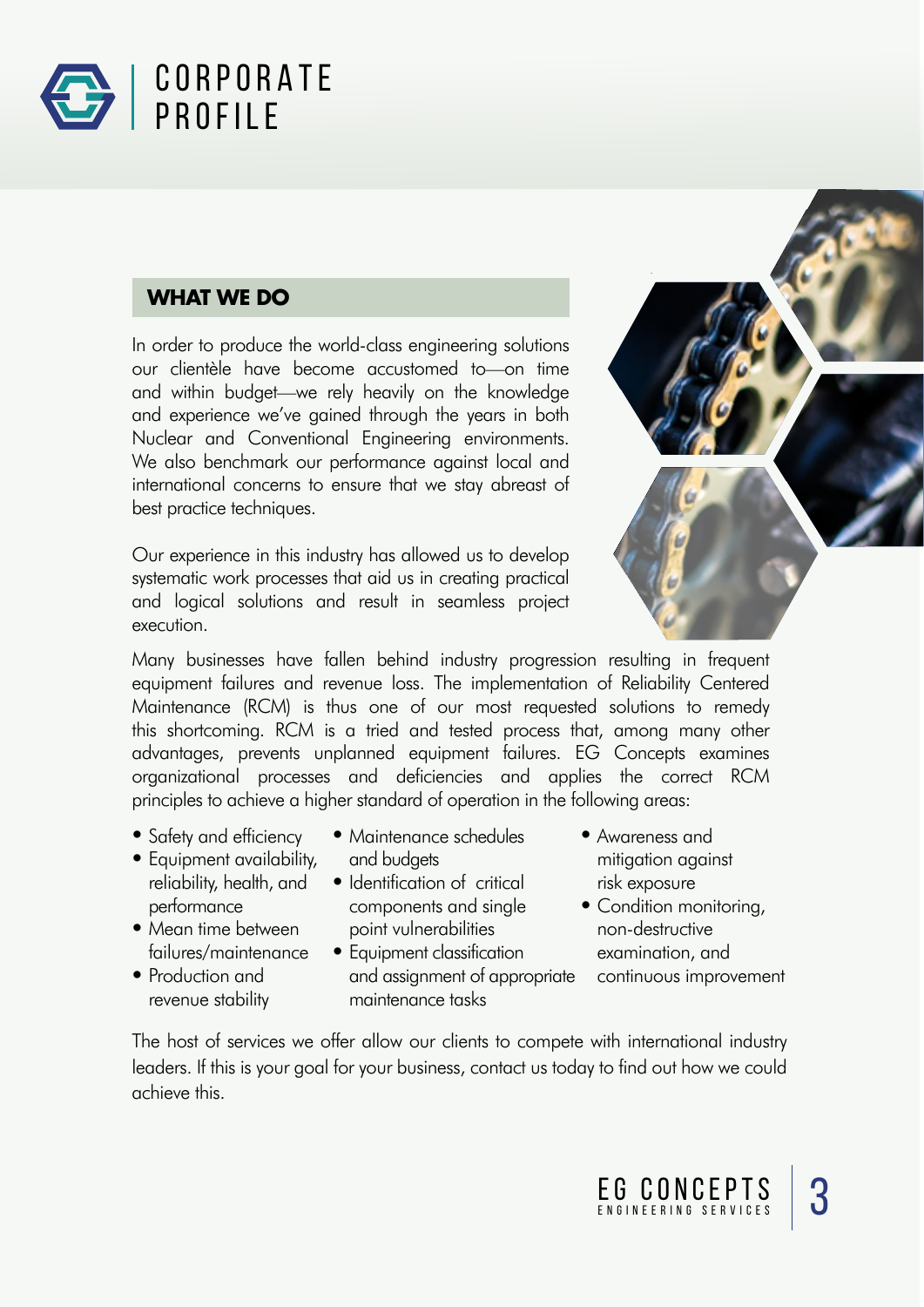

### **OUR VALUES**

The following value system is at the forefront of our operations:

- Technical Rigor Ethics
- 
- 
- 
- Quality Compliance
- Professionalism Commitment
- Integrity

#### **SERVICES OFFERED**

The following is a breakdown of typical services offered by EG Concepts:

- Consulting
- Mechanical Engineering
- Reliability Centered Maintenance
- World Class Manufacturing
- Heating, Ventilation, and Air Conditioning (HVAC)
- Tenders & Joint Ventures
- Root Cause Analysis
- Fire Prevention, Detection, and Suppression
- System Health Reporting and Strategic Planning
- Health & Safety, Compliance and Auditing
- Feasibility Studies
- Computer Aided Design (CAD)
- Drafting and Architecture

Our services are available to domestic and international markets.



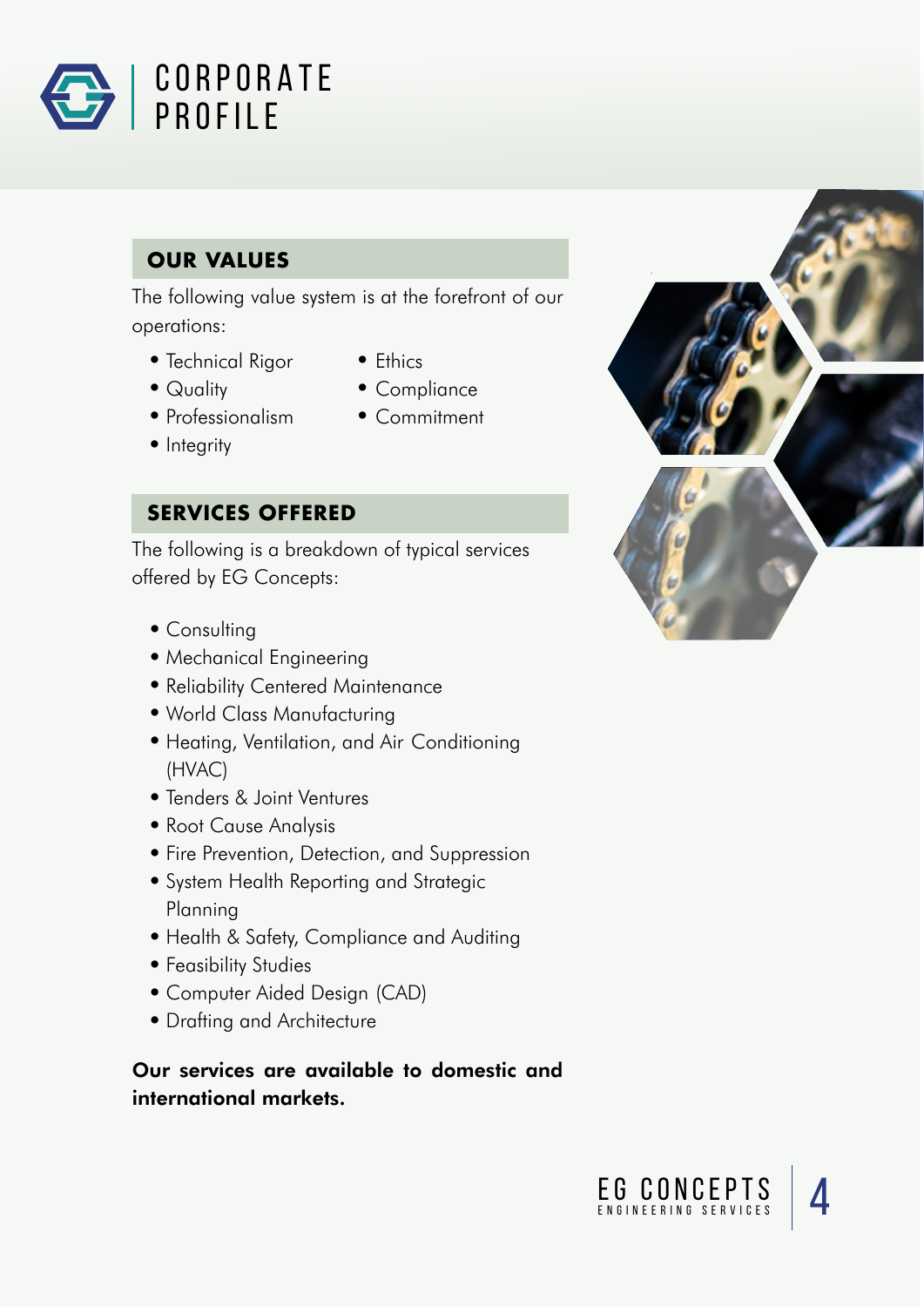



#### **THE DIRECTOR / FOUNDER**

Egan Grantham graduated with a mechanical engineering degree in 2006.

In 2007 he joined Eskom (Koeberg Nuclear Power Station) where he held a key position in plant engineering for critical safety-related equipment management. During this time, he developed into a trusted engineer as peers, management,

Navigating single-mindedly toward our vision, guided by our values and principles, enables us to offer a service second to none.

and international counterparts observed his growth, recognised his great work ethic and his drive for going the extra mile to ensure his mandate was met. In his area of responsibility, Egan managed to improve the equipment health, performance, and reliability rating from worst to best quartile when compared to international peers utilizing standardized metrics, as he always strives to deliver bottom-line results on time, regardless of their complexity.

In 2018, Egan established EG Concepts (Pty) Ltd with the objective of sharing his wealth of knowledge and experience with an array of organisations. Navigating singlemindedly toward his vision, values, and principles, enables him to offer a service second to none.